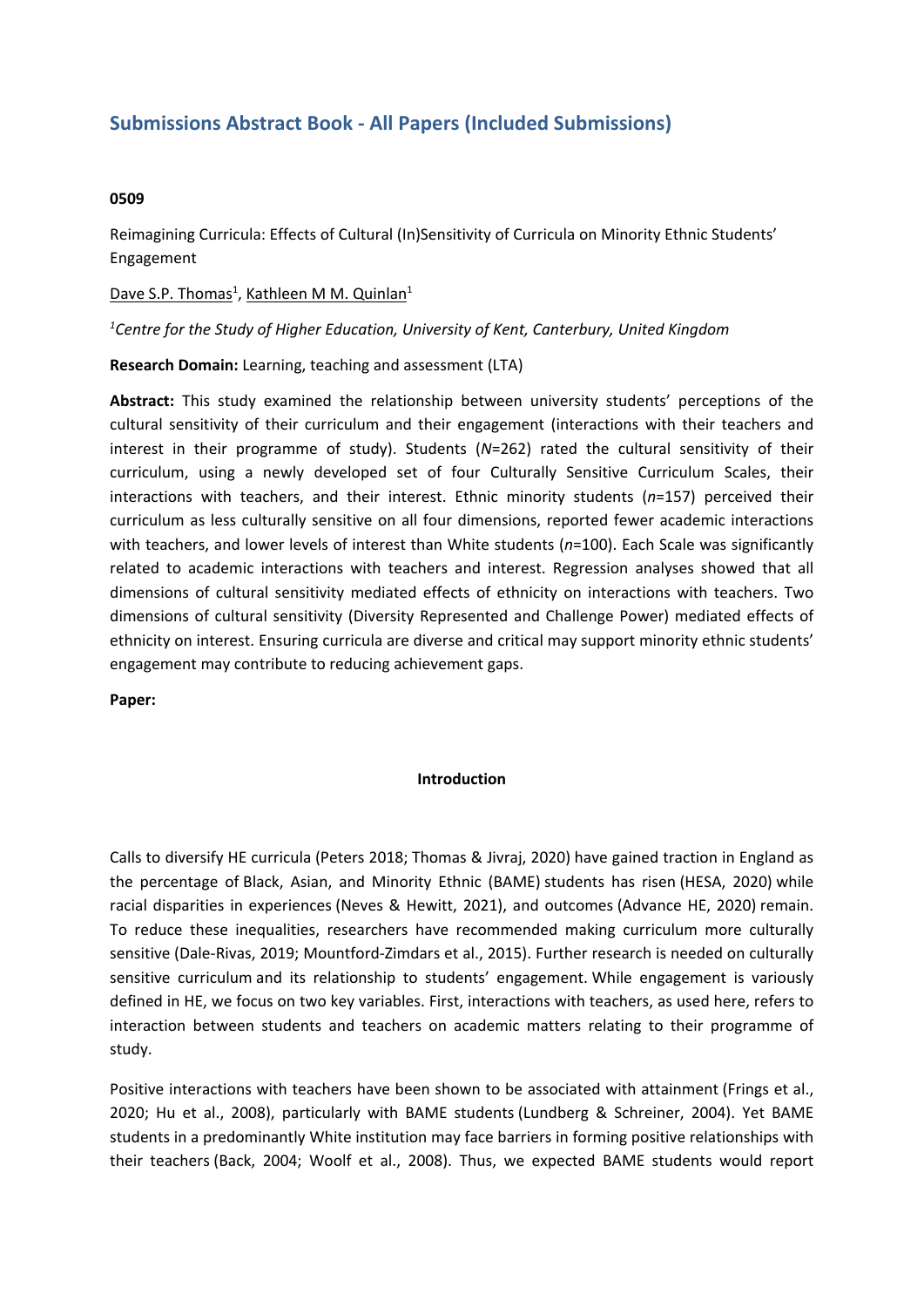fewer interactions with teachers and that more culturally sensitive curricula could improve these interactions.

Interest is defined as affective and cognitive engagement with <sup>a</sup> specific object (Renninger & Hidi, 2016; 2011) and affects many aspects of students' learning and performance (Ainley Hidi and Berndorff, 2002; Jansen, Lüdtke and Schroeders, 2016; Renninger & Hidi, 2016; Schiefele et al, 1992). Students' interest is higher when curricula are relevant (Crouch et al., 2013; Dohn et al., 2009; Quinlan, 2019; Rotgans & Schmidt, 2011). Thus, students who do not perceive the curricula as culturally sensitive were expected to have lower interest

## **Research Questions**

We developed <sup>a</sup> new set of Culturally Sensitive Curricula Scales (CSCS), drawing on Critical Race Theory (Ladson-Billings, 1998; Ladson Billings & Tate, 1995), and related instruments (Bryan-Gooden, Hester and Peoples, 2019; Holgate, 2016). Then, this study explored: 1) the extent to which students perceive their curriculum as culturally sensitive; and 2) the relationship between cultural sensitivity in curricula and students' engagement, defined as interactions with teachers and interest in the subject. To do so, we developed <sup>a</sup> new set of culturally sensitive curricular scales (CSCS).

### **Methods**

 Students (*N*=262; 157 BAME;100 White) enrolled in <sup>a</sup> diverse English university. Students completed <sup>a</sup> survey on which they gave demographic information and rated:

- 1. the cultural sensitivity of their curriculum on four scales (CSCS): *Diversity Represented*; *Positive Portrayals*; *Challenging Power*; and *Inclusive Classroom Interactions* (Table 1) (1=*strongly disagree*; 4=*strongly agree*).
- 2. Interactions with teachers (6 items; a=.86) (1=*never*; 4=*very often*) (e.g., 'Communicated with teaching staff about assignments outside of taught sessions').
- 3. Interest in their subject (11 items, α=.88) (Quinlan, 2019) (1=*strongly disagree*; 5=*strongly agree*) (e.g., 'I am curious about this field in general', 'Regularly I find myself thinking about ideas from lectures in this field when I'm doing other things').

### **Findings**

BAME students rated the curriculum as less culturally sensitive on all four CSCS dimensions, reported significantly fewer academic interactions with their teachers and lower interest in the subject than White students (Table 2). Each CSCS dimension was positively correlated with (Table 3) and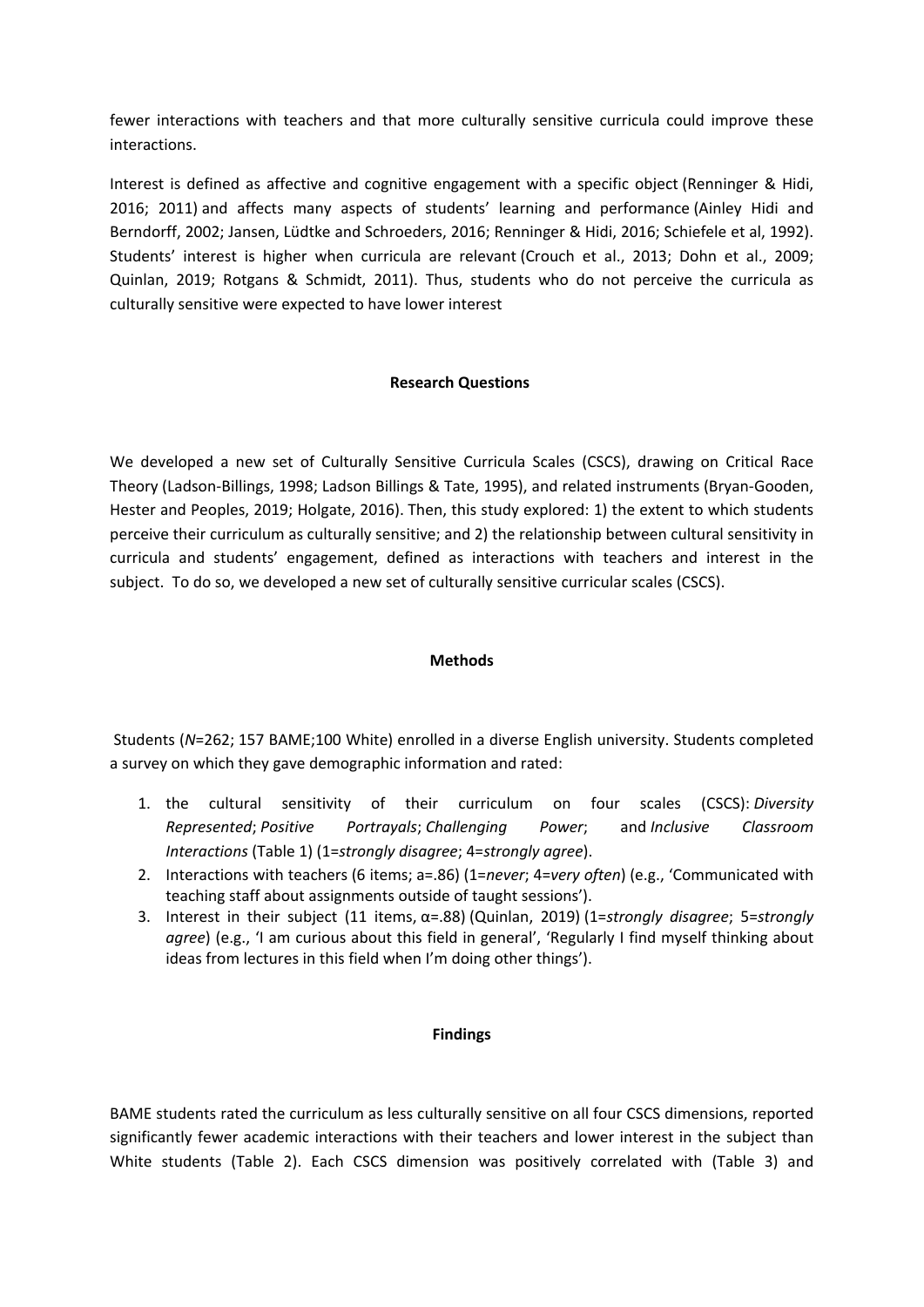significantly predicted students' interactions with teachers (Table 4) and interest (Table 5). Each CSCS component mediated the relationship between ethnicity and interaction with teachers. Only the *Diversity Represented* and *Challenging Power* CSCS components mediated the relationship between ethnicity and interest.

### **Discussion**

BAME students perception of their curricula as culturally insensitive is consistent with <sup>a</sup> central Critical Race Theory claim that the curriculum is normatively White (Ladson-Billings 1998) and qualitative reports of the persistent Whiteness of the curriculum and its effects (Arday et al., 2020; Harper, 2013; Harper et al., 2018; Meda, 2020; UUK, 2019; Thomas and Jivraj, 2020).

All dimensions of the CSCS were associated with students reporting more frequent academic interactions with their teachers. That is, when students experienced the curriculum as culturally sensitive, they were also more likely to report interacting with their teachers. BAME students' experience of the curriculum as less culturally sensitive partially explained their lower interactions with teachers and interest.

All dimensions of the CSCS also were associated with higher interest. This finding was partially explained by perceptions of the cultural (in)sensitivity of the curriculum, particularly lack of representations of diversity (DR) and failures to challenge power structures and inequities (CP). These two dimensions may be particularly important for academics to attend to in course design.

The development and validation of new measurement scales for cultural sensitivity of HE curricula (CSCS) is <sup>a</sup> significant contribution, enabling further research on culturally engaging campus environments that focuses specifically on curricula (Museus, 2014). These findings support calls for academics to improve their cultural competence (Gabriel, 2017; Purnell, 2000) and diversify their curricula (Peters, 2018).

### **References:**

### **References**

Advance HE. (2020). *Equality <sup>+</sup> higher education: Students statistical report*. https://s3.eu-west-2.amazonaws.com/assets.creode.advancehe-document-manager/documents/advance-he/2020-08 AdvHE stats report students FINAL 12mb 1603451622.pdf?X-Amz-Content-Sha256=UNSIGNED-PAYLOAD&X-Amz-Algorithm=AWS4-HMAC-SHA256&X-Amz-Credential=AKIATYAY

Ainley, M., Hidi, S., & Berndorff, D. (2002). Interest, learning, and the psychological processes that mediate their relationship. *Journal of Educational Psychology*, *94*, 546–561.

Arday, J., Belluigi, D. Z., & Thomas, D. (2020). Attempting to break the chain: reimaging inclusive pedagogy and decolonising the curriculum within the academy. *Educational Philosophy and Theory*.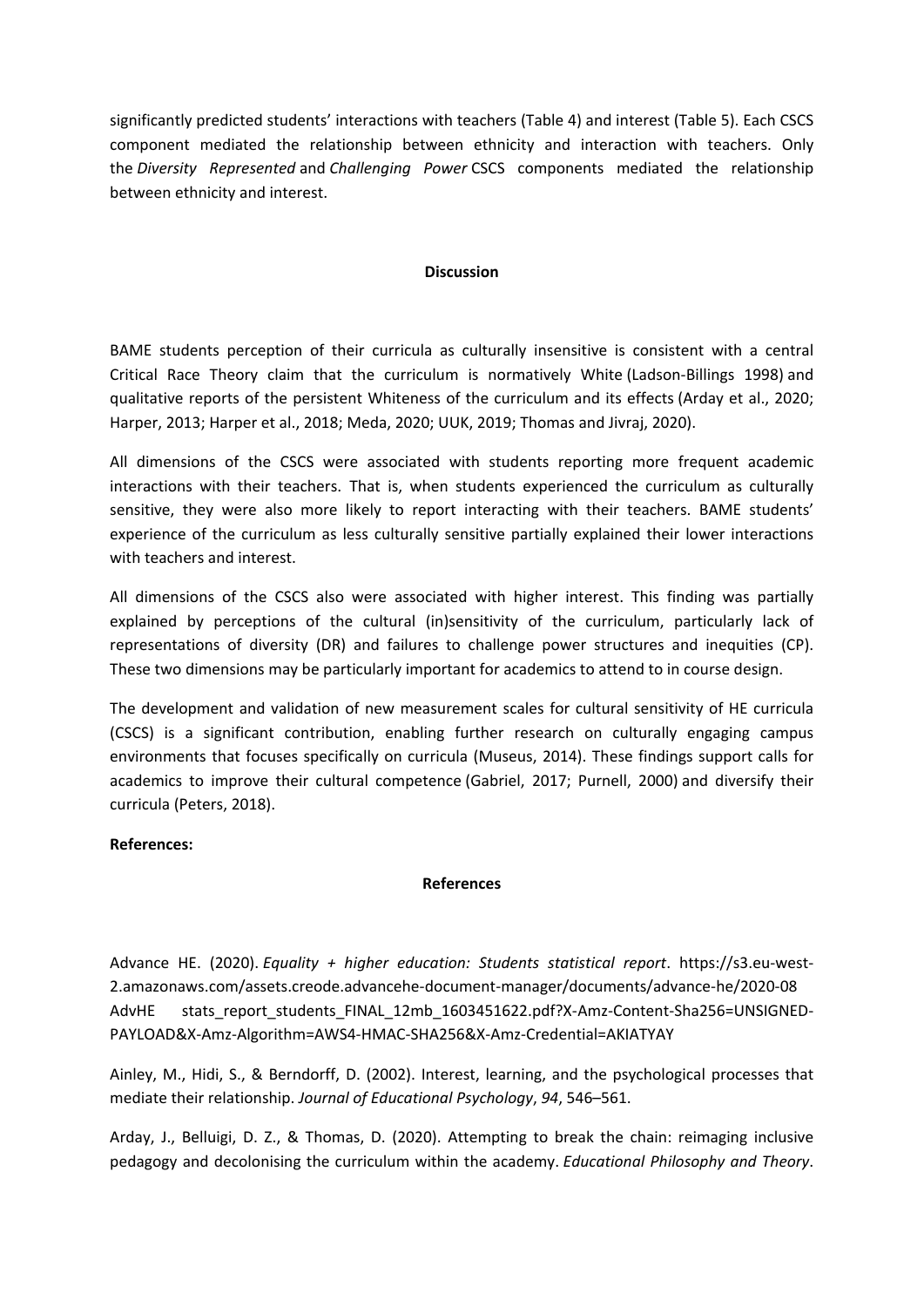https://doi.org/10.1080/00131857.2020.1773257

Back, L. (2004). Ivory Towers? The Academy and Racism. In I. Law, D. Phillips, & L. Turney (Eds.), *Institutional Racism in Higher Education* (pp. 1–6). Trentham Books.

Bryan-Gooden, J., Hester, M., & Peoples, L. (2019). *Culturally responsive curriculum scorecard*. Metropolitan Centre for Research on Equity and the Transformation of Schools, New York University.

Crouch, C. H., Wisittanawat, P., Ming, C., & Renninger, A. K. (2013). Initial Interest, Goals, and Changes in CLASS Scores in Introductory Physics for Life Sciences. *2013 Physics Education Research Conference*. https://doi.org/10.1119/perc.2013.pr.014

Dale-Rivas, H. (2019). *Report 120 The white elephant in the room: ideas for reducing racial inequalities in higher education*. https://www.hepi.ac.uk/wp-content/uploads/2019/09/The-whiteelephant-in-the-room-ideas-for-reducing-racial-inequalities-in-higher-education.pdf

Dohn, N. B., Madsen, P. T., & Malte, H. (2009). The situational interest of undergraduate students in zoophysiology. *Advanced Physiology Education*, *33*(1), 196–201.

Douglas, T.-R. M., Shockley, K. G., & Toldson, I. (Eds.). (2020). *Campus uprisings: How student activists and collegiate leaders resist racism and create hope*. Teacher College Press.

Frings, D., Gleibs, I., & Ridley, A. (2020). What moderates the attainment gap? The effects of social identity incompatibility and practical incompatibility on the performance of students who are or are not Black, Asian or Minority Ethnic. *Social Psychology of Education*, *23*, 171–188. https://doi.org/doi.org/10.1007/s11218-019-09531-4

Gabriel, D. (2017). Pedagogies of social justice and cultural democracy in media higher education. *Media Education Research Journal*, *8.1*.

Harper, S. R. (2013). Am I My Brother's Teacher? Black Undergraduates, Racial Socialization, and Peer Pedagogies in Predominantly White Postsecondary Contexts. *Review of Research in Education*, *37*(1), 183–211. https://doi.org/10.3102/0091732X12471300

Harper, Shaun R, Smit, E. J., & Davis, C. H. F. (2018). A Critical Race case analysis of black undergraduate student success at an urban university. *Urban Education*, *53*(1).

Higher Education Statistical Agency. (2020). *Higher Education Student Statistics: UK, 2018/19*.

Holgate, H. (2016). *Development and initial validation of <sup>a</sup> culturally responsive classroom climate scale*. Purdue University.

Hu, S., Kuh, G., & Li, S. (2008). The Effects of Engagement in Inquiry-Oriented Activities on Student Learning and Personal Development. *Innovative Higher Education*, *2*, 71–81.

Jansen, M., Lüdtke, O., & Schroeders, U. (2016). Evidence for a positive relation between interest and achievement: Examining between-person and within-person variation in five domains. *Contemporary Educational Psychology*, *46*, 116–127.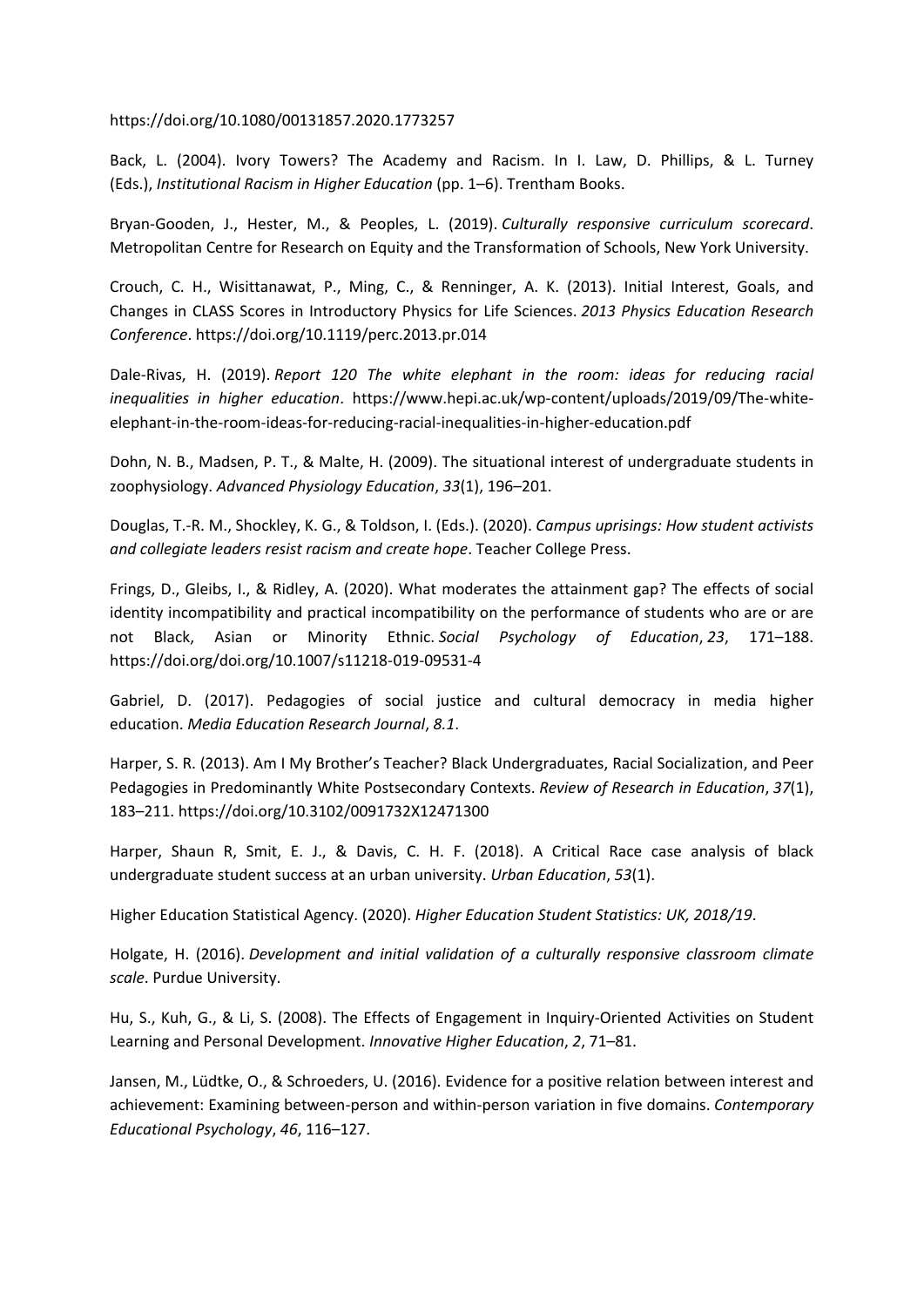Ladson-Billings, G. (1995). Towards <sup>a</sup> theory of culturally relevant pedagogy. *American Education Research Journal*, *32*(3), 465–491.

Ladson-Billings, G. (1998). Just what is critical race theory and what's it doing in <sup>a</sup> nice field like education? *International Journal of Qualitative Studies in Education*, *11*(1), 7–24. https://doi.org/10.1080/095183998236863

Ladson Billings, G., & Tate, W. (1995). Towards <sup>a</sup> critical race theory in education. *Teachers College Record*, *1*(97).

Lundberg, C., & Schreiner, L. (2004). Qualiy and frequency of faculty-student interaction as predictors of learning: An analysis by student race/ethnicity. *Journal of College Student Development*, *45*(5), 545–569.

Meda, L. (2020). Decolonising the curriculum: Students' Perspectives. *Africa Education Review*, *17*(2).

Mountford-Zimdars, A., Sabri, D., Moore, J., Sanders, J., & Hiagham, L. (2015). Causes of Differences in Student Outcomes. *Higher Education Funding Council for England (HEFCE)*, *July*, 132. https://doi.org/10.1080/03075079.2011.585710

Museus, S. D. (2014). The culturally engaging campus environments (CECE) Model: A new theory of college success among racually diverse student populations. *Higher Educaton: Handbook of Theory and Research*, *29*. https://doi.org/10.1007/978-94-017-8005-6\_5

Neves, J., &Hewitt, R. (2021). *Student Academic Experience Survey*.

Peters, M. A. (2018). Why is my curriculum white? A brief genealogy of resistance. In J. Arday & H. S. Mirza (Eds.), *Dismantling race in higher education: Racism, whiteness and decolonising the academy* (pp. 253–270). Palgrave Macmillan.

Purnell, L. (2000). A Description of the Purnell Model for Cultural Competence. *Journal of Transcultural Nursing*, *11*(1), 40–46.

Quinlan, K. (2019). What triggers students' interest during higher education lectures? personal and situational variables associated with situational interest. *Studies in Higher Education*, *44*. https://doi.org/https://doi.org/10.1080/03075079.2019.1665325

Renninger, A. K., & Hidi, S. E. (2016). *The power of interest for motivation and engegement*. Routledge.

Renninger, K. A., & Hidi, S. (2011). Revisiting the conceptualization, measurement, and generation of interest. *Educational Psychologist*, *46*(3), 168–184. https://doi.org/10.1080/00461520.2011.587723

Rotgans, J., & Schmidt, H. (2011). Situational interest and academic achievement in the activelearning classroom. *Learning and Instruction*, *21*(1), 58–67.

Schiefele, U., Krapp, A., & Winteler, A. (1992). Interest as <sup>a</sup> predictor of academic achievement: A meta-analysis of research. In K. A. Renninger, S. Hid, & A. Krapp (Eds.), *The Role of Interest in Learning and Development* (pp. 183–211). Erlbaum.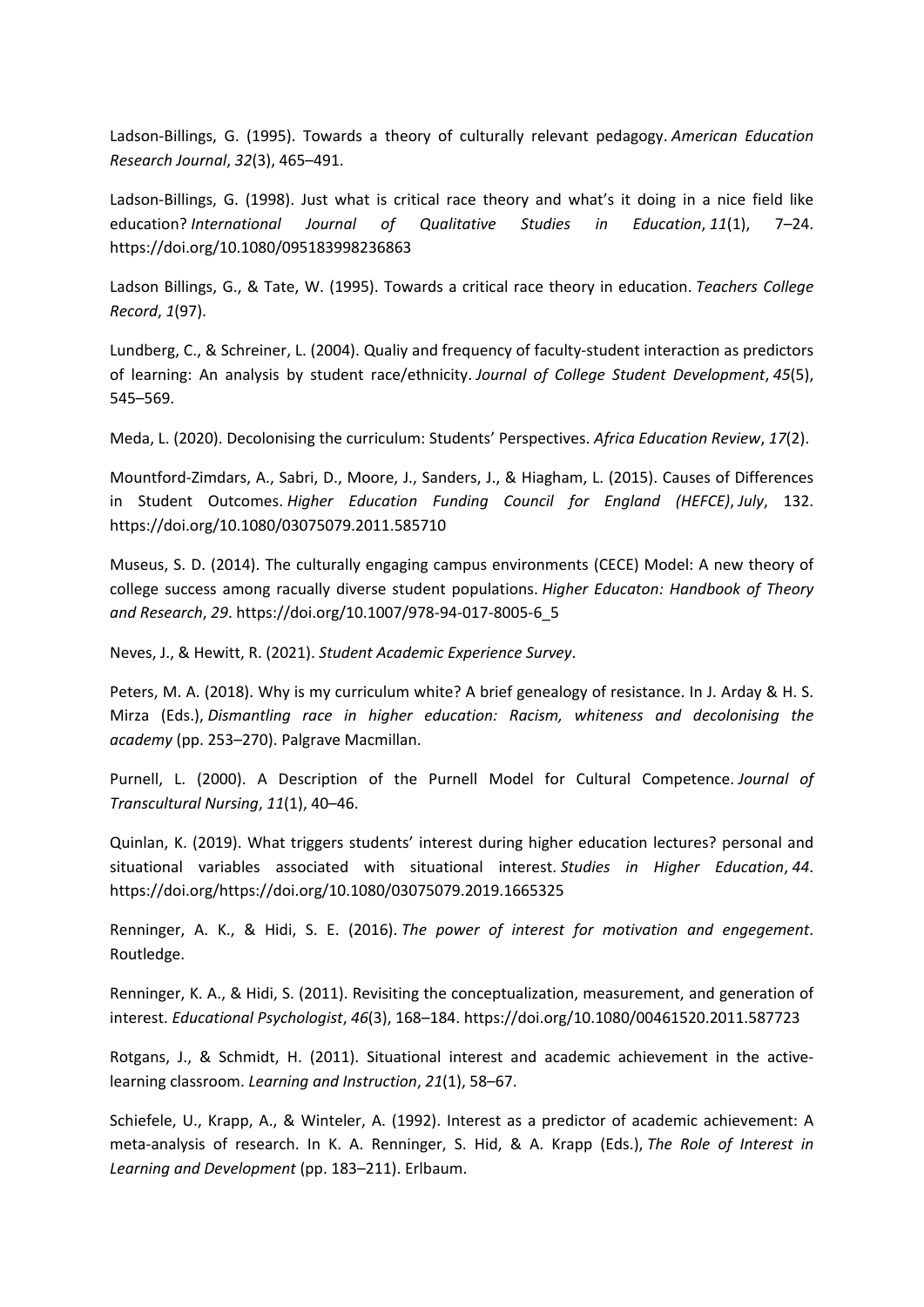Thomas, D. S. P., & Jivraj, S. (Eds.). (2020). *Towards decolonising the university: A kaleidoscope for empowered action*. Counterpress.

UUK. (2019). *Black, Asian and minority ethnic student attainment at UK universities: #CLOSINGTHEGAP*. https://www.universitiesuk.ac.uk/policy-andanalysis/reports/Documents/2019/bame-student-attainment-uk-universities-closing-the-gap.pdf

Woolf, K., Cave, J., Greenhalgh, T., & Dacre, J. (2008). Ethnic stereotypes and the underachievement of UK medical students from ethnic minorities: qualitative study. *Bmj*, *337*(aug18 1), a1220–a1220. https://doi.org/10.1136/bmj.a1220

| Scale                                         | Variable #Item                                                                                                                                                                                                        | <b>Scale Description</b>                                          |
|-----------------------------------------------|-----------------------------------------------------------------------------------------------------------------------------------------------------------------------------------------------------------------------|-------------------------------------------------------------------|
| Diversity<br>DR <sub>1</sub>                  | The curriculum features people from diverse                                                                                                                                                                           | focuses on how people                                             |
| Represented                                   | backgrounds.                                                                                                                                                                                                          | from diverse                                                      |
| DR <sub>2</sub><br>(8 items; $\alpha = .87$ ) | The curriculum references different ethnic and<br>cultural traditions, languages, religions and/or<br>clothing.                                                                                                       | backgrounds are<br>referenced within the<br>curriculum.           |
| DR3<br>DR4                                    | Diverse ethnicities and nationalities are portrayed<br>Diverse family structures (i.e. single parents,<br>adopted or fostered children, same-sex parents, other<br>relatives living with family, etc.) are portrayed. |                                                                   |
| DR5<br>DR6                                    | Differently-abled people are represented.<br>People of diverse ethnicities are represented as<br>researchers or professionals, not just as participants                                                               |                                                                   |
| DR7                                           | in research, clients, consumers, customers, etc.<br>The curriculum respects that different cultures may<br>have different understandings, skills and/or<br>philosophies.                                              |                                                                   |
| DR8                                           | The curriculum addresses problems that are of<br>concern to marginalized people/communities.                                                                                                                          |                                                                   |
| <b>Positive Portrayals</b><br>PP <sub>1</sub> | When social problems (e.g. crime, violence) are                                                                                                                                                                       | focuses on redressing                                             |
| $(3$ items; $\alpha = .81$ )                  | presented, people of colour are usually considered<br>the problem. (R                                                                                                                                                 | the assumptions,<br>perceptions and                               |
| PP <sub>2</sub>                               | When interpersonal conflicts are presented,<br>people of colour are usually considered the<br>problem. (R)                                                                                                            | considerations of<br>people from diverse<br>backgrounds that may  |
| PP <sub>3</sub>                               | When people of colour have problems, white<br>people are usually presented as being able to                                                                                                                           | distort how they are<br>considered by society                     |
| CP1<br><b>Challenge Power</b>                 | solve those problems. (R)<br>The curriculum raises critical questions about                                                                                                                                           | focus on the                                                      |
| (5 items; $\alpha = .88$ )                    | power and/or privilege that are usually taken for<br>granted.                                                                                                                                                         | curriculum's ability to<br>provoke critical                       |
| CP2                                           | The curriculum encourages students to challenge<br>existing power structures in society.                                                                                                                              | thought and challenge<br>dominant ideologies                      |
| CP3                                           | The curriculum encourages students to critique<br>unearned privilege.                                                                                                                                                 |                                                                   |
| CP4                                           | The curriculum encourages students to connect<br>learning to social, political or environmental<br>concerns.                                                                                                          |                                                                   |
| CP5                                           | The curriculum encourages students to take<br>actions that fight inequity or promote equity.                                                                                                                          |                                                                   |
| Inclusive<br>ICI1                             | My instructors make an effort to pronounce                                                                                                                                                                            | focuses on the                                                    |
| Classroom<br>Interactions                     | everyone's name correctly.                                                                                                                                                                                            | development of a<br>learning environment<br>accepting of cultural |
| (3 items; $\alpha = 83$ )<br>ICI2             | My instructors encourage students to be mindful of                                                                                                                                                                    | differences and                                                   |
|                                               | other students' perspectives.<br>ICI3<br>My instructors encourage students to respect other                                                                                                                           | respectful of different<br>perspectives                           |

Table 1. Culturally Sensitive Curricula Scales (CSCS): Constructs, Items and Scale Reliabilities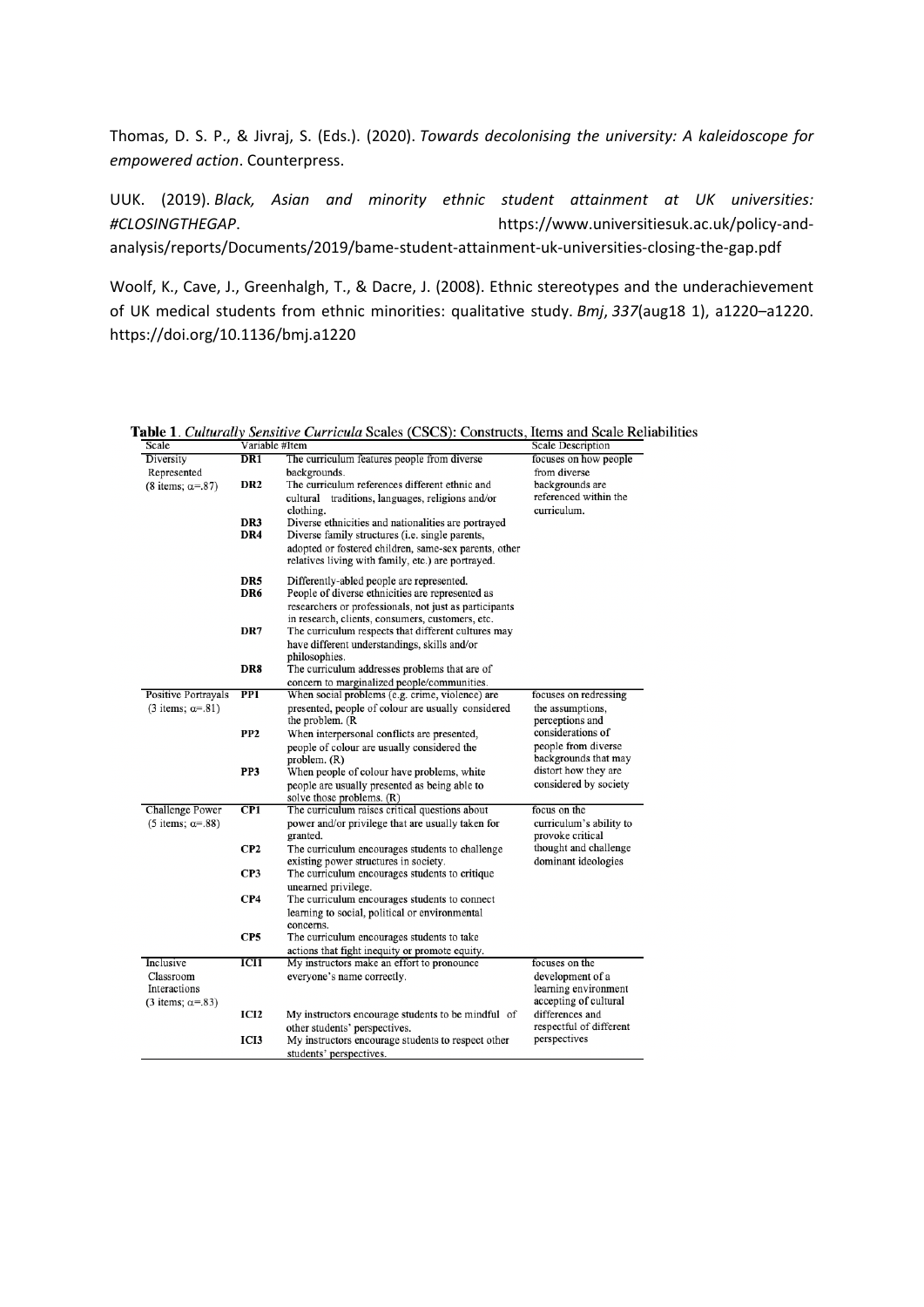#### Table 2. Independent Samples T-test for CSCS - Ethnicity (BAME vs White Students)

| Sub Scale                              | <b>BAME</b> | White | <b>BAME SD</b> | White | MD      |             | Cohen's d |
|----------------------------------------|-------------|-------|----------------|-------|---------|-------------|-----------|
|                                        | Mean        | Mean  |                | SD    |         |             |           |
| Diversity Represented (DR)             | 2.661       | 3.106 | .745           | .530  | $-.445$ | $-5.580***$ | .664      |
| Positive Portravals (PP)               | 2.200       | 2.964 | .735           | .662  | $-764$  | $-8.293***$ | .080      |
| Challenge Power (CP)                   | 2.740       | 3.278 | .878           | .638  | $-.538$ | $-5.294***$ | .678      |
| Inclusive Classroom Interactions (ICI) | 3.018       | 3.683 | .786           | 486   | $-.665$ | $-8.380***$ | .970      |
| Interactions with Teachers (AIT)       | 2.957       | 3.250 | .638           | .652  | $-.293$ | $-3.559***$ | .455      |
| Interest                               | 3.592       | 3.935 | .599           | .500  | $-.343$ | $-4.766***$ | .610      |

 $***p<001; **p<01$  (2-tailed); \*p<.05<br>MD=differences in means between BAME and White students

#### Table 3. Pearson Product-Moment Correlations for the Study Variables

|   | Ethnicity                         |                |                     |          |                   |          |                   |  |
|---|-----------------------------------|----------------|---------------------|----------|-------------------|----------|-------------------|--|
| 2 | Diversity Represented             | $.306^{\circ}$ |                     |          |                   |          |                   |  |
| 3 | Positive Portrayals               | $.446 -$       | .459 <sup>*</sup>   |          |                   |          |                   |  |
| 4 | <b>Challenge Power</b>            | .306"          | $.574$ <sup>*</sup> | $.417 -$ |                   |          |                   |  |
|   | Inclusive Classroom Interactions  | $.381 -$       | $.372 -$            | $.332 -$ | .450 <sup>*</sup> |          |                   |  |
| 6 | <b>Interactions with Teachers</b> | $.217 -$       | $.187 -$            | $.217 -$ | $.228 -$          | $.248 -$ |                   |  |
|   | Interest                          | $.305 -$       | $.214 -$            | $.223 -$ | $.226 -$          | $.207 -$ | .330 <sup>°</sup> |  |

\*\*  $p < .01$  (2-tailed)

#### Table 4. Effects of Ethnicity on Interactions with Teachers: Mediation by Cultural Sensitivity of Curriculum

|                                                |             |      | Model 1 (dv: AIT) |                | Model 2 (dv: CSCS Mediator) |      |             | Model 3 (dv: AIT) |              |      |             |                |
|------------------------------------------------|-------------|------|-------------------|----------------|-----------------------------|------|-------------|-------------------|--------------|------|-------------|----------------|
|                                                | B(SE)       |      |                   | 95% CI for b   | B(SE)                       | ß.   |             | 95% CI for b      | B(SE)        |      |             | 95% CI for b   |
| Diversity Represented as a Mediator            |             |      |                   |                |                             |      |             |                   |              |      |             |                |
| Constant                                       | 2.691       |      | 23.472 ***        | [2.446; 2.917] | 2.267(.118)                 |      | $19.161***$ | [2.034; 2.500]    | 2.406 (.177) |      | 13.602***   | [2.058; 2.755] |
|                                                | (.115)      |      |                   |                |                             |      |             |                   |              |      |             |                |
| Ethnicity                                      | .271(.076)  | .217 | $3.581***$        | [.122; .420]   | .404 (.078)                 | .306 | $5.180***$  | [.251; .558]      | .220(.079)   | .176 | $2.788***$  | [.065; .376]   |
| Diversity                                      |             |      |                   |                |                             |      |             |                   | .126(.060)   | .133 | $2.105*$    | [.008; .243]   |
| Represented                                    |             |      |                   |                |                             |      |             |                   |              |      |             |                |
| $\mathbb{R}^2$                                 | .047        |      |                   |                | .094                        |      |             |                   | .063         |      |             |                |
| Positive Portrayals as a Mediator              |             |      |                   |                |                             |      |             |                   |              |      |             |                |
| Constant                                       | 2.691(.115) |      | 23.472 ***        | [2.446; 2.917] | 1.564(0.129)                |      | $12.150***$ | [1.311; 1.818]    | 2.496 (.147) |      | $16.956***$ | [2.206;2.785]  |
| Ethnicity                                      | .271(.076)  | .217 | $3.581***$        | 122:4201       | .667(.085)                  | .446 | $7.852***$  | [.500; .834]      | .187(.086)   | .150 | $2.181**$   | [.018; .357]   |
| <b>Positive Portravals</b>                     |             |      |                   |                |                             |      |             |                   | .125(.057)   | .150 | $2.179**$   | [.012; .238]   |
| $R^2$                                          | .047        |      |                   |                | .199                        |      |             |                   | .062         |      |             |                |
| Challenge Power as a Mediator                  |             |      |                   |                |                             |      |             |                   |              |      |             |                |
| Constant                                       | 2.691(.115) |      | 23.472 ***        | [2.406; 2.917] | 2.275 (.140)                |      | $16.207***$ | [1.998:2.551]     | 2.368(.160)  |      | $14.763***$ | [2.052:2.684]  |
| Ethnicity                                      | .271(.076)  | .217 | $3.581***$        | $.122$ ; 420]  | .479 (.093)                 | .306 | $5.177***$  | [.297, .662]      | .203(.078)   | .162 | $2.587**$   | [.048, .357]   |
| <b>Challenge Power</b>                         |             |      |                   |                |                             |      |             |                   | .142(.050)   | .178 | $2.844**$   | [.044; .241]   |
| $R^2$                                          | .047        |      |                   |                | .093                        |      |             |                   | .076         |      |             |                |
| Inclusive Classroom Interactions as a Mediator |             |      |                   |                |                             |      |             |                   |              |      |             |                |
| Constant                                       | 2.691(.115) |      | $23.472$ ***      | [3.059:3.450]  | 2.505(.124)                 |      | $20.240***$ | [2.262:2.749]     | 2.265(0.181) |      | 12.498***   | [1.908; 2.622] |
| Ethnicity                                      | .271(.076)  | .217 | $3.581***$        | .210; .468]    | .542(.082)                  | .381 | $6.641***$  | [.382; .703]      | .179(.081)   | .143 | $2.217**$   | [.020; .337]   |
| Inclusive Classroom                            |             |      |                   |                |                             |      |             |                   | .170(.057)   | .194 | $3.008**$   | [.059, .282]   |
| Interactions                                   |             |      |                   |                |                             |      |             |                   |              |      |             |                |
| $R^2$                                          | .047        |      |                   |                | .145                        |      |             |                   | .079         |      |             |                |